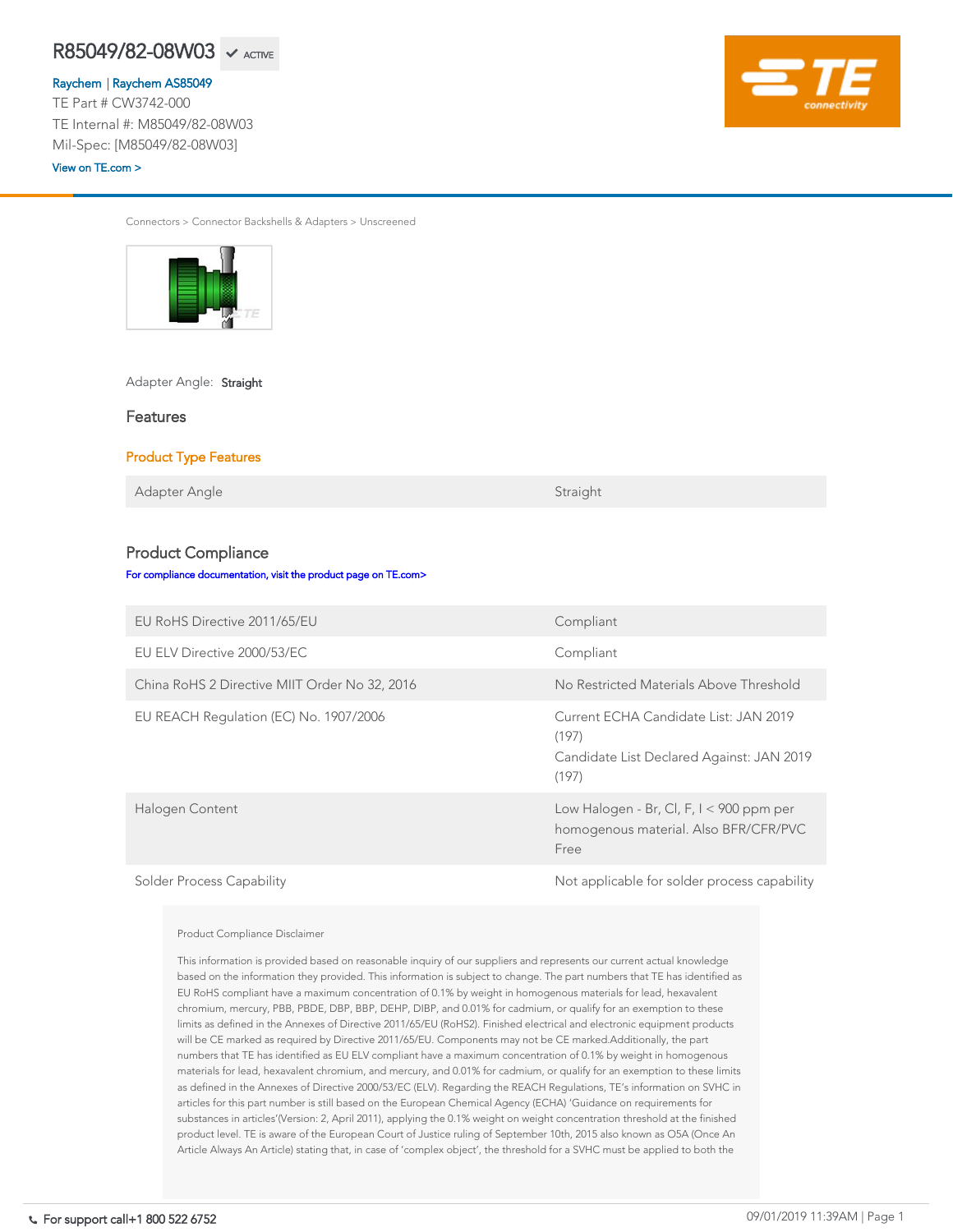### R85049/82-08W03

TE Part # CW3742-000 TE Internal #: M85049/82-08W03 Mil-Spec: [M85049/82-08W03]



product as a whole and simultaneously to each of the articles forming part of its composition. TE has evaluated this ruling based on the new ECHA "Guidance on requirements for substances in articles" (June 2017, version 4.0) and will be updating its statements accordingly.

# Also in the Series | [Raychem AS85049](https://www.te.com/usa-en/plp/Xp0weo.html)

TE Part #CR0854-000 [55PC0812-0-9](https://www.te.com/usa-en/product-CR0854-000.html)

## **Documents**

TE Part # ZPF000000000122635 [983-6SE 12-03 P6 A1208](https://www.te.com/usa-en/product-ZPF000000000122635.html)







TE Part #CW7249-000 [55PC0124-24-0/9-F871](https://www.te.com/usa-en/product-CW7249-000.html)

TE Part #5415632-2 [VERTICAL BNC PCB JACK](https://www.te.com/usa-en/product-5415632-2.html)



TE Part #A80818-000 [44AM1841-10-MST4-](https://www.te.com/usa-en/product-A80818-000.html) 9CS2275









# Customers Also Bought

Product Drawings [R85049/82-08W03](https://www.te.com/commerce/DocumentDelivery/DDEController?Action=showdoc&DocId=Customer+Drawing%7FR85049%2F82%7FC%7Fpdf%7FEnglish%7FENG_CD_R85049X82_C.pdf%7FCW3742-000)

English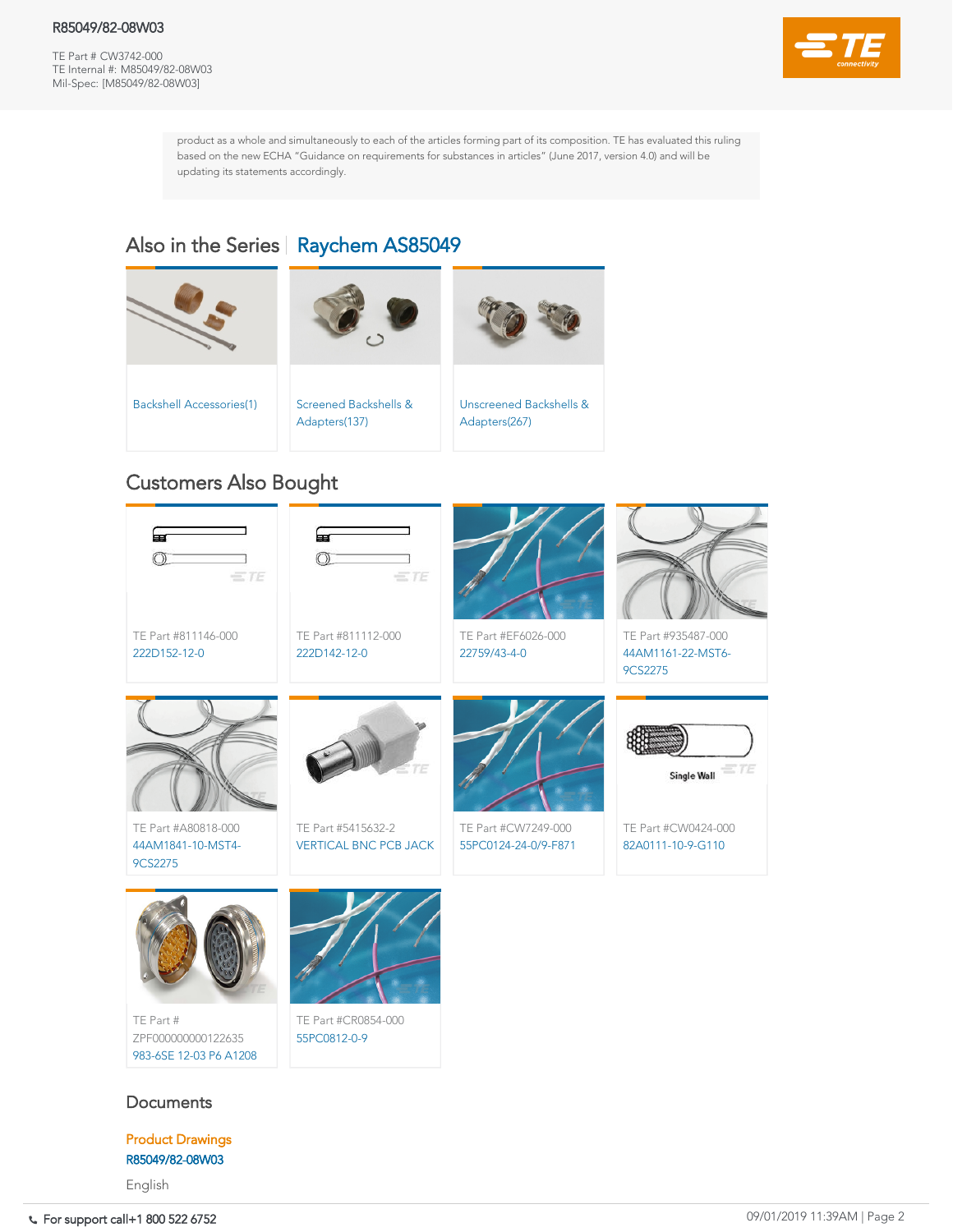### R85049/82-08W03

TE Part # CW3742-000 TE Internal #: M85049/82-08W03 Mil-Spec: [M85049/82-08W03]



CAD Files

## [3D PDF](https://www.te.com/commerce/DocumentDelivery/DDEController?Action=showdoc&DocId=Customer+View+Model%7FCVM_CW3742-000%7F1%7Fpdf%7F3D%7F3D_CVM_CVM_CW3742-000_1.pdf%7FCW3742-000)

3D

Customer View Model [ENG\\_CVM\\_CVM\\_CW3742-000\\_1.2d\\_dxf.zip](https://www.te.com/commerce/DocumentDelivery/DDEController?Action=showdoc&DocId=Customer+View+Model%7FCVM_CW3742-000%7F1%7F2d_dxf.zip%7FEnglish%7FENG_CVM_CVM_CW3742-000_1.2d_dxf.zip%7FCW3742-000)

English

Customer View Model [ENG\\_CVM\\_CVM\\_CW3742-000\\_1.3d\\_igs.zip](https://www.te.com/commerce/DocumentDelivery/DDEController?Action=showdoc&DocId=Customer+View+Model%7FCVM_CW3742-000%7F1%7F3d_igs.zip%7FEnglish%7FENG_CVM_CVM_CW3742-000_1.3d_igs.zip%7FCW3742-000)

English

Customer View Model [ENG\\_CVM\\_CVM\\_CW3742-000\\_1.3d\\_stp.zip](https://www.te.com/commerce/DocumentDelivery/DDEController?Action=showdoc&DocId=Customer+View+Model%7FCVM_CW3742-000%7F1%7F3d_stp.zip%7FEnglish%7FENG_CVM_CVM_CW3742-000_1.3d_stp.zip%7FCW3742-000)

English

Datasheets & Catalog Pages [AS85049 Adapters and Band Straps](https://www.te.com/commerce/DocumentDelivery/DDEController?Action=showdoc&DocId=Data+Sheet%7F1-1773720-2_bandstraps%7F1214%7Fpdf%7FEnglish%7FENG_DS_1-1773720-2_bandstraps_1214.pdf%7FCW3742-000)

English

Product Specifications [Braid termination using a Band Strap Adaptor](https://www.te.com/commerce/DocumentDelivery/DDEController?Action=showdoc&DocId=Specification+Or+Standard%7FELE-3COP-375%7F4%7Fpdf%7FEnglish%7FENG_SS_ELE-3COP-375_4.pdf%7FCW3742-000)

English

[Braid termination using a Band Strap Adaptor](https://www.te.com/commerce/DocumentDelivery/DDEController?Action=showdoc&DocId=Specification+Or+Standard%7FELE-3COP-375%7F4%7Fpdf%7FFrench%7FFRE_SS_ELE-3COP-375_4.pdf%7FCW3742-000)

French

**Instruction Sheets** [Instruction Sheet \(U.S.\)](https://www.te.com/commerce/DocumentDelivery/DDEController?Action=showdoc&DocId=Specification+Or+Standard%7FTUS-41-3038%7FA%7Fpdf%7FEnglish%7FENG_SS_TUS-41-3038_A_tus_41_3038_a.pdf%7FCW3742-000)

English